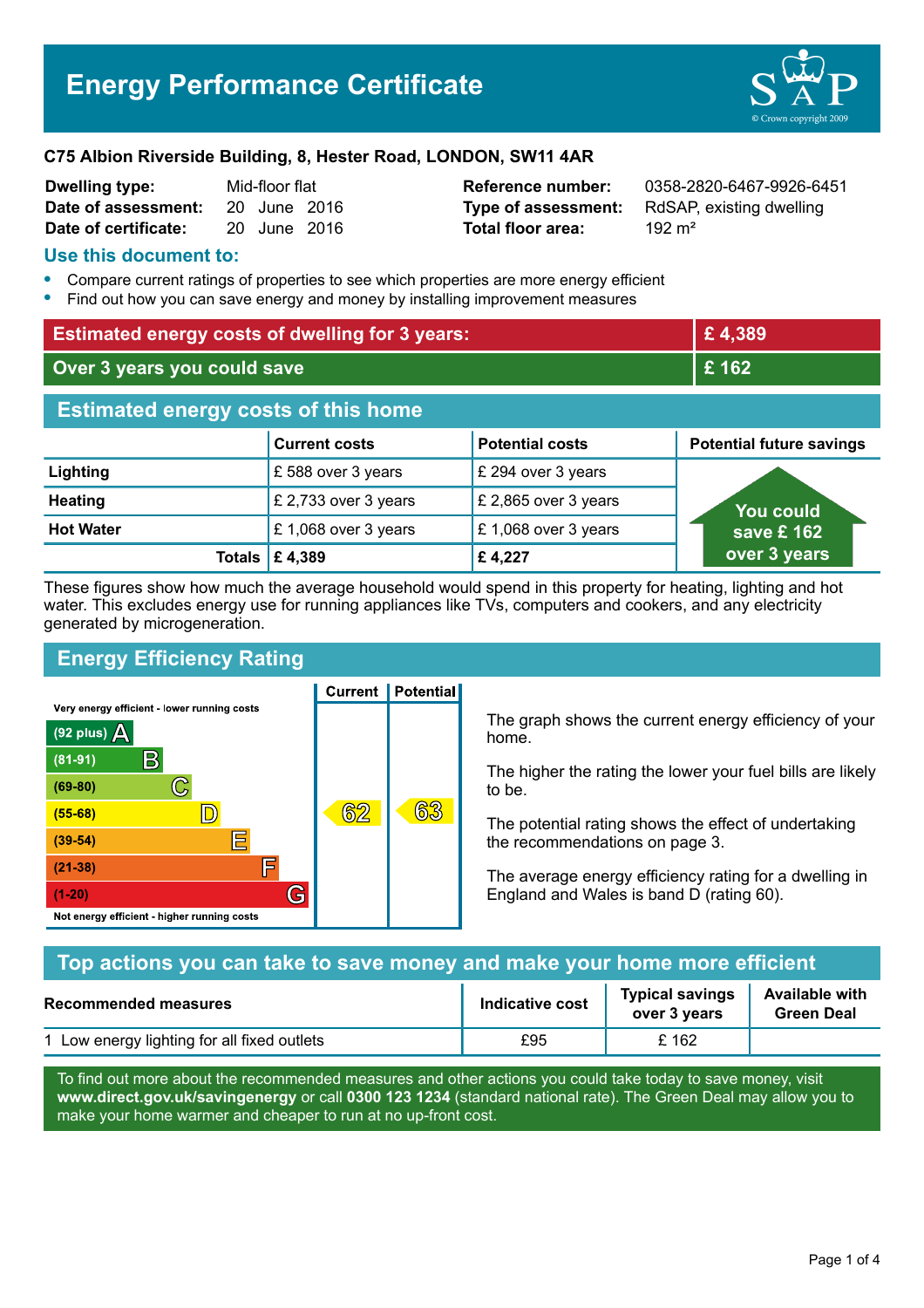#### 20 June 2016 RRN: 0358-2820-6467-9926-6451

**Energy Performance Certificate**

## **Summary of this home's energy performance related features**

| <b>Element</b>        | <b>Description</b>                          | <b>Energy Efficiency</b> |
|-----------------------|---------------------------------------------|--------------------------|
| Walls                 | System built, as built, insulated (assumed) | ★★★★☆                    |
| Roof                  | (another dwelling above)                    |                          |
| Floor                 | (another dwelling below)                    |                          |
| Windows               | Fully double glazed                         | ★★★★☆                    |
| Main heating          | Warm air, Electricaire                      | ★☆☆☆☆                    |
| Main heating controls | Time and temperature zone control           | *****                    |
| Secondary heating     | None                                        |                          |
| Hot water             | Electric immersion, standard tariff         | ★☆☆☆☆                    |
| Lighting              | No low energy lighting                      | *****                    |

Current primary energy use per square metre of floor area: 152 kWh/m² per year

The assessment does not take into consideration the physical condition of any element. 'Assumed' means that the insulation could not be inspected and an assumption has been made in the methodology based on age and type of construction.

See addendum on the last page relating to items in the table above.

#### **Low and zero carbon energy sources**

Low and zero carbon energy sources are sources of energy that release either very little or no carbon dioxide into the atmosphere when they are used. Installing these sources may help reduce energy bills as well as cutting carbon. There are none provided for this home.

## **Opportunity to benefit from a Green Deal on this property**

The Green Deal may enable owners and occupiers to make improvements to their property to make it more energy efficient. Under a Green Deal, the cost of the improvements is repaid over time via a credit agreement. Repayments are made through a charge added to the electricity bill for the property. To see which improvements are recommended for this property, please turn to page 3. You can choose which improvements you want to install and ask for a quote from an authorised Green Deal provider. They will organise installation by an authorised Green Deal installer. If you move home, the responsibility for paying the Green Deal charge under the credit agreement passes to the new electricity bill payer.

For householders in receipt of income-related benefits, additional help may be available.

To find out more, visit **www.direct.gov.uk/savingenergy** or call **0300 123 1234**.

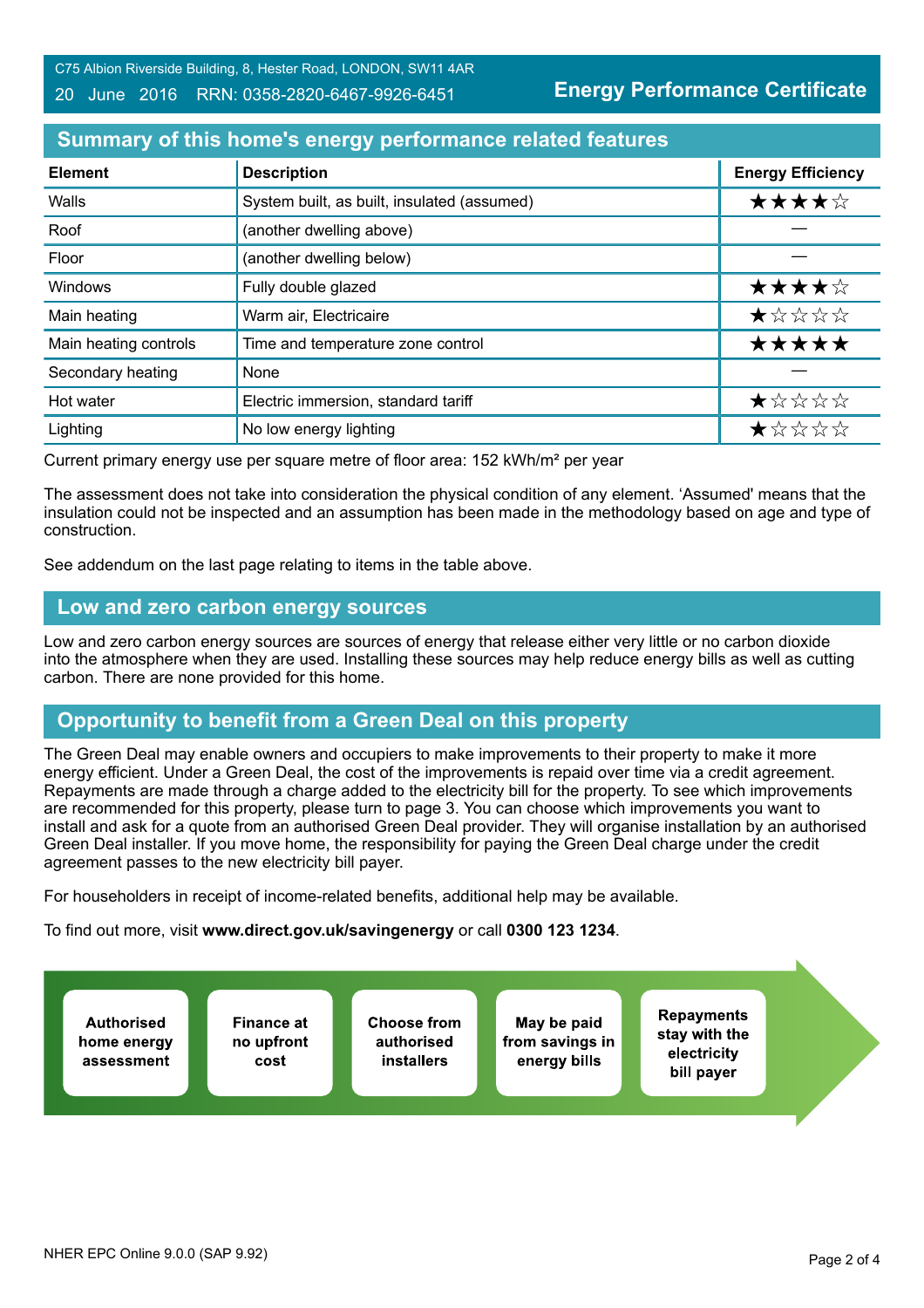C75 Albion Riverside Building, 8, Hester Road, LONDON, SW11 4AR

#### 20 June 2016 RRN: 0358-2820-6467-9926-6451

#### **Recommendations**

The measures below will improve the energy performance of your dwelling. The performance ratings after improvements listed below are cumulative; that is, they assume the improvements have been installed in the order that they appear in the table. Further information about the recommended measures and other simple actions you could take today to save money is available at **www.direct.gov.uk/savingenergy**. Before installing measures, you should make sure you have secured the appropriate permissions, where necessary. Such permissions might include permission from your landlord (if you are a tenant) or approval under Building Regulations for certain types of work.

Measures with a green tick are likely to be fully financed through the Green Deal since the cost of the measures should be covered by the energy they save. Additional support may be available for homes where solid wall insulation is recommended. If you want to take up measures with an orange tick  $\blacklozenge$ , be aware you may need to contribute some payment up-front.

| <b>Recommended measures</b>               | Indicative cost | <b>Typical savings</b><br>per vear | <b>Rating after</b><br>improvement | <b>Green Deal</b><br>finance |
|-------------------------------------------|-----------------|------------------------------------|------------------------------------|------------------------------|
| Low energy lighting for all fixed outlets | £95             | £ 54                               | <b>D63</b>                         |                              |